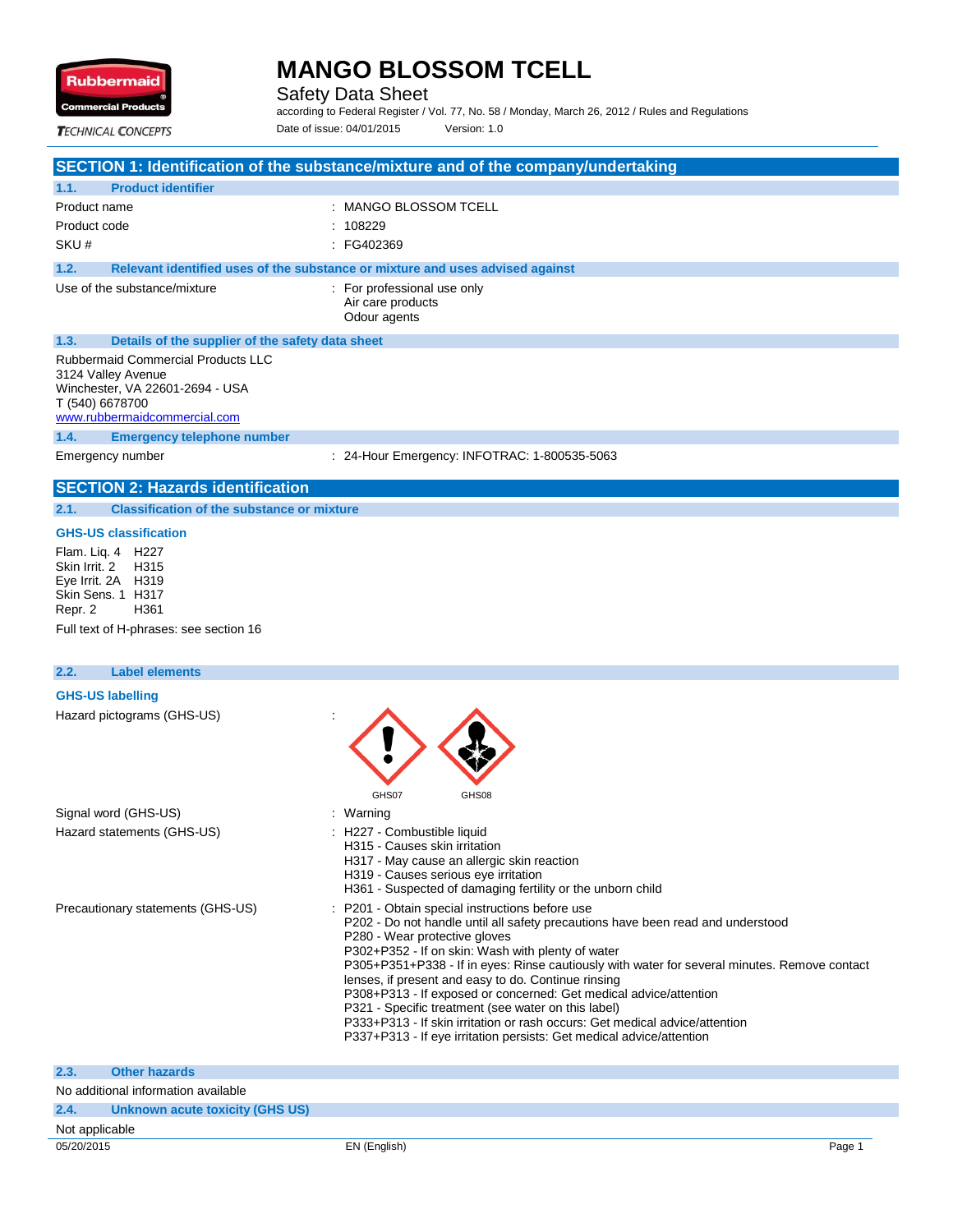Safety Data Sheet

according to Federal Register / Vol. 77, No. 58 / Monday, March 26, 2012 / Rules and Regulations

### **SECTION 3: Composition/information on ingredients**

### **3.1. Substance**

#### Not applicable **3.2. Mixture**

| <b>Name</b>                               | <b>Product identifier</b> | $\%$      | <b>GHS-US classification</b>                                                                                                                    |
|-------------------------------------------|---------------------------|-----------|-------------------------------------------------------------------------------------------------------------------------------------------------|
| C11-15-ISOALKANES                         | (CAS No) 90622-58-5       | $20 - 50$ | Asp. Tox. 1, H304                                                                                                                               |
| <b>LINALOOL</b>                           | (CAS No) 78-70-6          | $20 - 50$ | Skin Irrit. 2, H315<br>Eye Irrit. 2A, H319                                                                                                      |
| <b>CITRONELLOL</b>                        | (CAS No) 106-22-9         | $1 - 10$  | Skin Irrit. 2. H315<br><b>Skin Sens. 1. H317</b><br>Aquatic Chronic 2, H411                                                                     |
| <b>LIMONENE</b>                           | (CAS No) 5989-27-5        | $1 - 10$  | Flam. Lig. 3, H226<br>Skin Irrit. 2. H315<br><b>Skin Sens. 1. H317</b><br>Asp. Tox. 1, H304<br>Aquatic Acute 1, H400<br>Aquatic Chronic 1, H410 |
| ALPHA-TERPINEOL                           | (CAS No) 98-55-5          | $1 - 10$  | Skin Irrit. 2. H315<br>Eye Irrit. 2A, H319                                                                                                      |
| <b>GERANIOL</b>                           | (CAS No) 106-24-1         | $1 - 10$  | Skin Irrit. 2, H315<br>Eye Dam. 1, H318<br>Skin Sens. 1, H317                                                                                   |
| 2.4-DIMETHYL-3-CYCLOHEXENE CARBOXALDEHYDE | (CAS No) 68039-49-6       | $0,1 - 1$ | Skin Irrit. 2. H315<br>Eye Irrit. 2A, H319<br>Skin Sens. 1, H317<br>Aquatic Chronic 3, H412                                                     |
| DELTA-DAMASCONE                           | (CAS No) 57378-68-4       | $0.1 - 1$ | <b>Skin Sens. 1. H317</b><br>Aquatic Acute 1, H400<br>Aquatic Chronic 1, H410                                                                   |
| ISOBUTENYL METHYLTETRAHYDROPYRAN          | (CAS No) 16409-43-1       | $0,1 - 1$ | Skin Irrit. 2, H315<br>Eye Irrit. 2A, H319<br>Repr. 2. H361<br>Aquatic Chronic 3, H412                                                          |
| <b>MYRCENE</b>                            | (CAS No) 123-35-3         | < 0.1     | Flam. Liq. 3, H226<br>Skin Irrit. 2, H315<br>Eye Irrit. 2A, H319<br>Asp. Tox. 1, H304                                                           |
| <b>PINENES</b>                            | (CAS No) 127-91-3         | < 0.1     | Skin Irrit. 2. H315<br>Skin Sens. 1, H317<br>Asp. Tox. 1, H304                                                                                  |
| ALPHA-PINENES                             | (CAS No) 80-56-8          | < 0.1     | Flam. Lig. 3, H226<br>Skin Irrit. 2, H315<br>Skin Sens. 1, H317<br>Asp. Tox. 1, H304                                                            |
| BETA-CARYOPHYLLENE                        | (CAS No) 87-44-5          | < 0.1     | Asp. Tox. 1, H304                                                                                                                               |
| GAMMA-TERPINENE                           | (CAS No) 99-85-4          | < 0.1     | Flam. Lig. 3, H226<br>Skin Irrit. 2, H315<br>Asp. Tox. 1, H304                                                                                  |
| <b>TERPINOLENE</b>                        | (CAS No) 586-62-9         | < 0.1     | Aquatic Chronic 2, H411<br>Asp. Tox. 1, H304                                                                                                    |
| p-CYMENE                                  | (CAS No) 99-87-6          | < 0,1     | Flam. Liq. 3, H226<br>Skin Irrit. 2. H315<br>Aquatic Chronic 2, H411<br>Asp. Tox. 1, H304                                                       |

Full text of H-phrases: see section 16

| <b>SECTION 4: First aid measures</b>             |                                                                                                                                                                                            |
|--------------------------------------------------|--------------------------------------------------------------------------------------------------------------------------------------------------------------------------------------------|
| 4.1.<br><b>Description of first aid measures</b> |                                                                                                                                                                                            |
| First-aid measures general                       | : Never give anything by mouth to an unconscious person. If you feel unwell, seek medical<br>advice (show the label where possible).                                                       |
| First-aid measures after inhalation              | : Remove victim to fresh air and keep at rest in a position comfortable for breathing. If you feel<br>unwell, seek medical advice. Allow breathing of fresh air. Allow the victim to rest. |
| First-aid measures after skin contact            | : Wash with plenty of soap and water. Wash contaminated clothing before reuse. If skin irritation<br>persists, take medical advice.                                                        |
| First-aid measures after eye contact             | : Rinse cautiously with water for several minutes. Remove contact lenses, if present and easy to<br>do. Continue rinsing. If eye irritation persists: Get medical advice/attention.        |
| First-aid measures after ingestion               | : Rinse mouth. Do NOT induce vomiting. Immediately call a POISON CENTER or<br>doctor/physician.                                                                                            |
|                                                  |                                                                                                                                                                                            |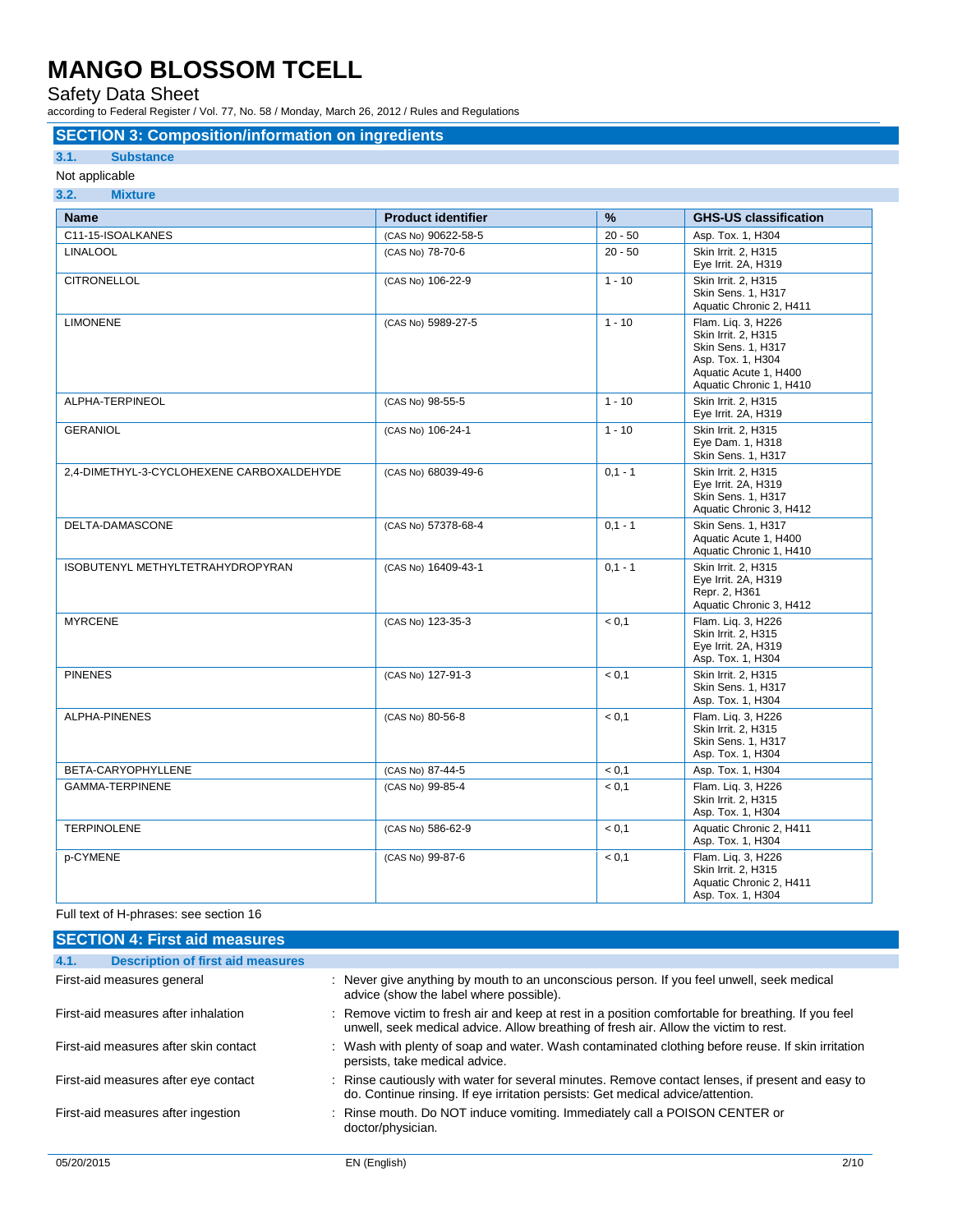### Safety Data Sheet

according to Federal Register / Vol. 77, No. 58 / Monday, March 26, 2012 / Rules and Regulations

| Symptoms/injuries after inhalation<br>: None under normal use. May cause an allergic skin reaction.<br>Symptoms/injuries after skin contact<br>: Causes skin irritation.<br>Symptoms/injuries after eye contact<br>: Causes serious eye irritation.<br>Symptoms/injuries after ingestion<br>: May be fatal if swallowed and enters airways.<br>4.3.<br>Indication of any immediate medical attention and special treatment needed<br>No additional information available<br><b>SECTION 5: Firefighting measures</b><br><b>Extinguishing media</b><br>5.1.<br>Suitable extinguishing media<br>: Foam. Dry powder. Carbon dioxide. Water spray. Sand.<br>Unsuitable extinguishing media<br>: Do not use a heavy water stream.<br>Special hazards arising from the substance or mixture<br>: Stable under normal conditions of use.<br>Reactivity<br>5.3.<br><b>Advice for firefighters</b><br>: Use water spray or fog for cooling exposed containers. Exercise caution when fighting any<br>chemical fire. Prevent fire-fighting water from entering environment.<br>: Do not enter fire area without proper protective equipment, including respiratory protection.<br>Protection during firefighting<br><b>SECTION 6: Accidental release measures</b><br>Personal precautions, protective equipment and emergency procedures<br>For non-emergency personnel<br><b>Emergency procedures</b><br>: Evacuate unnecessary personnel.<br>6.1.2.<br>For emergency responders<br>Protective equipment<br>: Equip cleanup crew with proper protection.<br>: Ventilate area.<br>Emergency procedures<br><b>Environmental precautions</b><br>Prevent entry to sewers and public waters. Notify authorities if liquid enters sewers or public waters. Avoid release to the environment.<br>Methods and material for containment and cleaning up<br>: Soak up spills with inert solids, such as clay or diatomaceous earth as soon as possible. Collect<br>spillage. Store away from other materials.<br><b>Reference to other sections</b><br>See Heading 8. Exposure controls and personal protection.<br><b>SECTION 7: Handling and storage</b><br><b>Precautions for safe handling</b><br>Precautions for safe handling<br>: Keep away from sources of ignition - No smoking. Wash hands and other exposed areas with<br>mild soap and water before eating, drinking or smoking and when leaving work. Provide good<br>ventilation in process area to prevent formation of vapour.<br>: Wash hands and other exposed areas with mild soap and water before eating, drinking or<br>Hygiene measures<br>smoking and when leaving work. Contaminated work clothing should not be allowed out of the<br>workplace. Wash contaminated clothing before reuse.<br>Conditions for safe storage, including any incompatibilities<br>: Keep only in the original container in a cool, well ventilated place away from : Direct sunlight,<br>Storage conditions<br>Heat sources, Ignition sources.<br>: Strong bases. Strong acids.<br>: Sources of ignition. Direct sunlight.<br><b>Specific end use(s)</b><br>No additional information available | 4.2.<br>Most important symptoms and effects, both acute and delayed |  |
|----------------------------------------------------------------------------------------------------------------------------------------------------------------------------------------------------------------------------------------------------------------------------------------------------------------------------------------------------------------------------------------------------------------------------------------------------------------------------------------------------------------------------------------------------------------------------------------------------------------------------------------------------------------------------------------------------------------------------------------------------------------------------------------------------------------------------------------------------------------------------------------------------------------------------------------------------------------------------------------------------------------------------------------------------------------------------------------------------------------------------------------------------------------------------------------------------------------------------------------------------------------------------------------------------------------------------------------------------------------------------------------------------------------------------------------------------------------------------------------------------------------------------------------------------------------------------------------------------------------------------------------------------------------------------------------------------------------------------------------------------------------------------------------------------------------------------------------------------------------------------------------------------------------------------------------------------------------------------------------------------------------------------------------------------------------------------------------------------------------------------------------------------------------------------------------------------------------------------------------------------------------------------------------------------------------------------------------------------------------------------------------------------------------------------------------------------------------------------------------------------------------------------------------------------------------------------------------------------------------------------------------------------------------------------------------------------------------------------------------------------------------------------------------------------------------------------------------------------------------------------------------------------------------------------------------------------------------------------------------------------------------------------------------------------------------------------------------------------------------------------------|---------------------------------------------------------------------|--|
|                                                                                                                                                                                                                                                                                                                                                                                                                                                                                                                                                                                                                                                                                                                                                                                                                                                                                                                                                                                                                                                                                                                                                                                                                                                                                                                                                                                                                                                                                                                                                                                                                                                                                                                                                                                                                                                                                                                                                                                                                                                                                                                                                                                                                                                                                                                                                                                                                                                                                                                                                                                                                                                                                                                                                                                                                                                                                                                                                                                                                                                                                                                                  |                                                                     |  |
|                                                                                                                                                                                                                                                                                                                                                                                                                                                                                                                                                                                                                                                                                                                                                                                                                                                                                                                                                                                                                                                                                                                                                                                                                                                                                                                                                                                                                                                                                                                                                                                                                                                                                                                                                                                                                                                                                                                                                                                                                                                                                                                                                                                                                                                                                                                                                                                                                                                                                                                                                                                                                                                                                                                                                                                                                                                                                                                                                                                                                                                                                                                                  |                                                                     |  |
|                                                                                                                                                                                                                                                                                                                                                                                                                                                                                                                                                                                                                                                                                                                                                                                                                                                                                                                                                                                                                                                                                                                                                                                                                                                                                                                                                                                                                                                                                                                                                                                                                                                                                                                                                                                                                                                                                                                                                                                                                                                                                                                                                                                                                                                                                                                                                                                                                                                                                                                                                                                                                                                                                                                                                                                                                                                                                                                                                                                                                                                                                                                                  |                                                                     |  |
|                                                                                                                                                                                                                                                                                                                                                                                                                                                                                                                                                                                                                                                                                                                                                                                                                                                                                                                                                                                                                                                                                                                                                                                                                                                                                                                                                                                                                                                                                                                                                                                                                                                                                                                                                                                                                                                                                                                                                                                                                                                                                                                                                                                                                                                                                                                                                                                                                                                                                                                                                                                                                                                                                                                                                                                                                                                                                                                                                                                                                                                                                                                                  |                                                                     |  |
|                                                                                                                                                                                                                                                                                                                                                                                                                                                                                                                                                                                                                                                                                                                                                                                                                                                                                                                                                                                                                                                                                                                                                                                                                                                                                                                                                                                                                                                                                                                                                                                                                                                                                                                                                                                                                                                                                                                                                                                                                                                                                                                                                                                                                                                                                                                                                                                                                                                                                                                                                                                                                                                                                                                                                                                                                                                                                                                                                                                                                                                                                                                                  |                                                                     |  |
|                                                                                                                                                                                                                                                                                                                                                                                                                                                                                                                                                                                                                                                                                                                                                                                                                                                                                                                                                                                                                                                                                                                                                                                                                                                                                                                                                                                                                                                                                                                                                                                                                                                                                                                                                                                                                                                                                                                                                                                                                                                                                                                                                                                                                                                                                                                                                                                                                                                                                                                                                                                                                                                                                                                                                                                                                                                                                                                                                                                                                                                                                                                                  |                                                                     |  |
|                                                                                                                                                                                                                                                                                                                                                                                                                                                                                                                                                                                                                                                                                                                                                                                                                                                                                                                                                                                                                                                                                                                                                                                                                                                                                                                                                                                                                                                                                                                                                                                                                                                                                                                                                                                                                                                                                                                                                                                                                                                                                                                                                                                                                                                                                                                                                                                                                                                                                                                                                                                                                                                                                                                                                                                                                                                                                                                                                                                                                                                                                                                                  |                                                                     |  |
|                                                                                                                                                                                                                                                                                                                                                                                                                                                                                                                                                                                                                                                                                                                                                                                                                                                                                                                                                                                                                                                                                                                                                                                                                                                                                                                                                                                                                                                                                                                                                                                                                                                                                                                                                                                                                                                                                                                                                                                                                                                                                                                                                                                                                                                                                                                                                                                                                                                                                                                                                                                                                                                                                                                                                                                                                                                                                                                                                                                                                                                                                                                                  |                                                                     |  |
|                                                                                                                                                                                                                                                                                                                                                                                                                                                                                                                                                                                                                                                                                                                                                                                                                                                                                                                                                                                                                                                                                                                                                                                                                                                                                                                                                                                                                                                                                                                                                                                                                                                                                                                                                                                                                                                                                                                                                                                                                                                                                                                                                                                                                                                                                                                                                                                                                                                                                                                                                                                                                                                                                                                                                                                                                                                                                                                                                                                                                                                                                                                                  |                                                                     |  |
|                                                                                                                                                                                                                                                                                                                                                                                                                                                                                                                                                                                                                                                                                                                                                                                                                                                                                                                                                                                                                                                                                                                                                                                                                                                                                                                                                                                                                                                                                                                                                                                                                                                                                                                                                                                                                                                                                                                                                                                                                                                                                                                                                                                                                                                                                                                                                                                                                                                                                                                                                                                                                                                                                                                                                                                                                                                                                                                                                                                                                                                                                                                                  |                                                                     |  |
|                                                                                                                                                                                                                                                                                                                                                                                                                                                                                                                                                                                                                                                                                                                                                                                                                                                                                                                                                                                                                                                                                                                                                                                                                                                                                                                                                                                                                                                                                                                                                                                                                                                                                                                                                                                                                                                                                                                                                                                                                                                                                                                                                                                                                                                                                                                                                                                                                                                                                                                                                                                                                                                                                                                                                                                                                                                                                                                                                                                                                                                                                                                                  |                                                                     |  |
|                                                                                                                                                                                                                                                                                                                                                                                                                                                                                                                                                                                                                                                                                                                                                                                                                                                                                                                                                                                                                                                                                                                                                                                                                                                                                                                                                                                                                                                                                                                                                                                                                                                                                                                                                                                                                                                                                                                                                                                                                                                                                                                                                                                                                                                                                                                                                                                                                                                                                                                                                                                                                                                                                                                                                                                                                                                                                                                                                                                                                                                                                                                                  | 5.2.                                                                |  |
|                                                                                                                                                                                                                                                                                                                                                                                                                                                                                                                                                                                                                                                                                                                                                                                                                                                                                                                                                                                                                                                                                                                                                                                                                                                                                                                                                                                                                                                                                                                                                                                                                                                                                                                                                                                                                                                                                                                                                                                                                                                                                                                                                                                                                                                                                                                                                                                                                                                                                                                                                                                                                                                                                                                                                                                                                                                                                                                                                                                                                                                                                                                                  |                                                                     |  |
|                                                                                                                                                                                                                                                                                                                                                                                                                                                                                                                                                                                                                                                                                                                                                                                                                                                                                                                                                                                                                                                                                                                                                                                                                                                                                                                                                                                                                                                                                                                                                                                                                                                                                                                                                                                                                                                                                                                                                                                                                                                                                                                                                                                                                                                                                                                                                                                                                                                                                                                                                                                                                                                                                                                                                                                                                                                                                                                                                                                                                                                                                                                                  |                                                                     |  |
|                                                                                                                                                                                                                                                                                                                                                                                                                                                                                                                                                                                                                                                                                                                                                                                                                                                                                                                                                                                                                                                                                                                                                                                                                                                                                                                                                                                                                                                                                                                                                                                                                                                                                                                                                                                                                                                                                                                                                                                                                                                                                                                                                                                                                                                                                                                                                                                                                                                                                                                                                                                                                                                                                                                                                                                                                                                                                                                                                                                                                                                                                                                                  | Firefighting instructions                                           |  |
|                                                                                                                                                                                                                                                                                                                                                                                                                                                                                                                                                                                                                                                                                                                                                                                                                                                                                                                                                                                                                                                                                                                                                                                                                                                                                                                                                                                                                                                                                                                                                                                                                                                                                                                                                                                                                                                                                                                                                                                                                                                                                                                                                                                                                                                                                                                                                                                                                                                                                                                                                                                                                                                                                                                                                                                                                                                                                                                                                                                                                                                                                                                                  |                                                                     |  |
|                                                                                                                                                                                                                                                                                                                                                                                                                                                                                                                                                                                                                                                                                                                                                                                                                                                                                                                                                                                                                                                                                                                                                                                                                                                                                                                                                                                                                                                                                                                                                                                                                                                                                                                                                                                                                                                                                                                                                                                                                                                                                                                                                                                                                                                                                                                                                                                                                                                                                                                                                                                                                                                                                                                                                                                                                                                                                                                                                                                                                                                                                                                                  |                                                                     |  |
|                                                                                                                                                                                                                                                                                                                                                                                                                                                                                                                                                                                                                                                                                                                                                                                                                                                                                                                                                                                                                                                                                                                                                                                                                                                                                                                                                                                                                                                                                                                                                                                                                                                                                                                                                                                                                                                                                                                                                                                                                                                                                                                                                                                                                                                                                                                                                                                                                                                                                                                                                                                                                                                                                                                                                                                                                                                                                                                                                                                                                                                                                                                                  |                                                                     |  |
|                                                                                                                                                                                                                                                                                                                                                                                                                                                                                                                                                                                                                                                                                                                                                                                                                                                                                                                                                                                                                                                                                                                                                                                                                                                                                                                                                                                                                                                                                                                                                                                                                                                                                                                                                                                                                                                                                                                                                                                                                                                                                                                                                                                                                                                                                                                                                                                                                                                                                                                                                                                                                                                                                                                                                                                                                                                                                                                                                                                                                                                                                                                                  | 6.1.                                                                |  |
|                                                                                                                                                                                                                                                                                                                                                                                                                                                                                                                                                                                                                                                                                                                                                                                                                                                                                                                                                                                                                                                                                                                                                                                                                                                                                                                                                                                                                                                                                                                                                                                                                                                                                                                                                                                                                                                                                                                                                                                                                                                                                                                                                                                                                                                                                                                                                                                                                                                                                                                                                                                                                                                                                                                                                                                                                                                                                                                                                                                                                                                                                                                                  | 6.1.1.                                                              |  |
|                                                                                                                                                                                                                                                                                                                                                                                                                                                                                                                                                                                                                                                                                                                                                                                                                                                                                                                                                                                                                                                                                                                                                                                                                                                                                                                                                                                                                                                                                                                                                                                                                                                                                                                                                                                                                                                                                                                                                                                                                                                                                                                                                                                                                                                                                                                                                                                                                                                                                                                                                                                                                                                                                                                                                                                                                                                                                                                                                                                                                                                                                                                                  |                                                                     |  |
|                                                                                                                                                                                                                                                                                                                                                                                                                                                                                                                                                                                                                                                                                                                                                                                                                                                                                                                                                                                                                                                                                                                                                                                                                                                                                                                                                                                                                                                                                                                                                                                                                                                                                                                                                                                                                                                                                                                                                                                                                                                                                                                                                                                                                                                                                                                                                                                                                                                                                                                                                                                                                                                                                                                                                                                                                                                                                                                                                                                                                                                                                                                                  |                                                                     |  |
|                                                                                                                                                                                                                                                                                                                                                                                                                                                                                                                                                                                                                                                                                                                                                                                                                                                                                                                                                                                                                                                                                                                                                                                                                                                                                                                                                                                                                                                                                                                                                                                                                                                                                                                                                                                                                                                                                                                                                                                                                                                                                                                                                                                                                                                                                                                                                                                                                                                                                                                                                                                                                                                                                                                                                                                                                                                                                                                                                                                                                                                                                                                                  |                                                                     |  |
|                                                                                                                                                                                                                                                                                                                                                                                                                                                                                                                                                                                                                                                                                                                                                                                                                                                                                                                                                                                                                                                                                                                                                                                                                                                                                                                                                                                                                                                                                                                                                                                                                                                                                                                                                                                                                                                                                                                                                                                                                                                                                                                                                                                                                                                                                                                                                                                                                                                                                                                                                                                                                                                                                                                                                                                                                                                                                                                                                                                                                                                                                                                                  |                                                                     |  |
|                                                                                                                                                                                                                                                                                                                                                                                                                                                                                                                                                                                                                                                                                                                                                                                                                                                                                                                                                                                                                                                                                                                                                                                                                                                                                                                                                                                                                                                                                                                                                                                                                                                                                                                                                                                                                                                                                                                                                                                                                                                                                                                                                                                                                                                                                                                                                                                                                                                                                                                                                                                                                                                                                                                                                                                                                                                                                                                                                                                                                                                                                                                                  |                                                                     |  |
|                                                                                                                                                                                                                                                                                                                                                                                                                                                                                                                                                                                                                                                                                                                                                                                                                                                                                                                                                                                                                                                                                                                                                                                                                                                                                                                                                                                                                                                                                                                                                                                                                                                                                                                                                                                                                                                                                                                                                                                                                                                                                                                                                                                                                                                                                                                                                                                                                                                                                                                                                                                                                                                                                                                                                                                                                                                                                                                                                                                                                                                                                                                                  | 6.2.                                                                |  |
|                                                                                                                                                                                                                                                                                                                                                                                                                                                                                                                                                                                                                                                                                                                                                                                                                                                                                                                                                                                                                                                                                                                                                                                                                                                                                                                                                                                                                                                                                                                                                                                                                                                                                                                                                                                                                                                                                                                                                                                                                                                                                                                                                                                                                                                                                                                                                                                                                                                                                                                                                                                                                                                                                                                                                                                                                                                                                                                                                                                                                                                                                                                                  |                                                                     |  |
|                                                                                                                                                                                                                                                                                                                                                                                                                                                                                                                                                                                                                                                                                                                                                                                                                                                                                                                                                                                                                                                                                                                                                                                                                                                                                                                                                                                                                                                                                                                                                                                                                                                                                                                                                                                                                                                                                                                                                                                                                                                                                                                                                                                                                                                                                                                                                                                                                                                                                                                                                                                                                                                                                                                                                                                                                                                                                                                                                                                                                                                                                                                                  | 6.3.                                                                |  |
|                                                                                                                                                                                                                                                                                                                                                                                                                                                                                                                                                                                                                                                                                                                                                                                                                                                                                                                                                                                                                                                                                                                                                                                                                                                                                                                                                                                                                                                                                                                                                                                                                                                                                                                                                                                                                                                                                                                                                                                                                                                                                                                                                                                                                                                                                                                                                                                                                                                                                                                                                                                                                                                                                                                                                                                                                                                                                                                                                                                                                                                                                                                                  | Methods for cleaning up                                             |  |
|                                                                                                                                                                                                                                                                                                                                                                                                                                                                                                                                                                                                                                                                                                                                                                                                                                                                                                                                                                                                                                                                                                                                                                                                                                                                                                                                                                                                                                                                                                                                                                                                                                                                                                                                                                                                                                                                                                                                                                                                                                                                                                                                                                                                                                                                                                                                                                                                                                                                                                                                                                                                                                                                                                                                                                                                                                                                                                                                                                                                                                                                                                                                  |                                                                     |  |
|                                                                                                                                                                                                                                                                                                                                                                                                                                                                                                                                                                                                                                                                                                                                                                                                                                                                                                                                                                                                                                                                                                                                                                                                                                                                                                                                                                                                                                                                                                                                                                                                                                                                                                                                                                                                                                                                                                                                                                                                                                                                                                                                                                                                                                                                                                                                                                                                                                                                                                                                                                                                                                                                                                                                                                                                                                                                                                                                                                                                                                                                                                                                  | 6.4.                                                                |  |
|                                                                                                                                                                                                                                                                                                                                                                                                                                                                                                                                                                                                                                                                                                                                                                                                                                                                                                                                                                                                                                                                                                                                                                                                                                                                                                                                                                                                                                                                                                                                                                                                                                                                                                                                                                                                                                                                                                                                                                                                                                                                                                                                                                                                                                                                                                                                                                                                                                                                                                                                                                                                                                                                                                                                                                                                                                                                                                                                                                                                                                                                                                                                  |                                                                     |  |
|                                                                                                                                                                                                                                                                                                                                                                                                                                                                                                                                                                                                                                                                                                                                                                                                                                                                                                                                                                                                                                                                                                                                                                                                                                                                                                                                                                                                                                                                                                                                                                                                                                                                                                                                                                                                                                                                                                                                                                                                                                                                                                                                                                                                                                                                                                                                                                                                                                                                                                                                                                                                                                                                                                                                                                                                                                                                                                                                                                                                                                                                                                                                  |                                                                     |  |
|                                                                                                                                                                                                                                                                                                                                                                                                                                                                                                                                                                                                                                                                                                                                                                                                                                                                                                                                                                                                                                                                                                                                                                                                                                                                                                                                                                                                                                                                                                                                                                                                                                                                                                                                                                                                                                                                                                                                                                                                                                                                                                                                                                                                                                                                                                                                                                                                                                                                                                                                                                                                                                                                                                                                                                                                                                                                                                                                                                                                                                                                                                                                  | 7.1.                                                                |  |
|                                                                                                                                                                                                                                                                                                                                                                                                                                                                                                                                                                                                                                                                                                                                                                                                                                                                                                                                                                                                                                                                                                                                                                                                                                                                                                                                                                                                                                                                                                                                                                                                                                                                                                                                                                                                                                                                                                                                                                                                                                                                                                                                                                                                                                                                                                                                                                                                                                                                                                                                                                                                                                                                                                                                                                                                                                                                                                                                                                                                                                                                                                                                  |                                                                     |  |
|                                                                                                                                                                                                                                                                                                                                                                                                                                                                                                                                                                                                                                                                                                                                                                                                                                                                                                                                                                                                                                                                                                                                                                                                                                                                                                                                                                                                                                                                                                                                                                                                                                                                                                                                                                                                                                                                                                                                                                                                                                                                                                                                                                                                                                                                                                                                                                                                                                                                                                                                                                                                                                                                                                                                                                                                                                                                                                                                                                                                                                                                                                                                  |                                                                     |  |
|                                                                                                                                                                                                                                                                                                                                                                                                                                                                                                                                                                                                                                                                                                                                                                                                                                                                                                                                                                                                                                                                                                                                                                                                                                                                                                                                                                                                                                                                                                                                                                                                                                                                                                                                                                                                                                                                                                                                                                                                                                                                                                                                                                                                                                                                                                                                                                                                                                                                                                                                                                                                                                                                                                                                                                                                                                                                                                                                                                                                                                                                                                                                  |                                                                     |  |
|                                                                                                                                                                                                                                                                                                                                                                                                                                                                                                                                                                                                                                                                                                                                                                                                                                                                                                                                                                                                                                                                                                                                                                                                                                                                                                                                                                                                                                                                                                                                                                                                                                                                                                                                                                                                                                                                                                                                                                                                                                                                                                                                                                                                                                                                                                                                                                                                                                                                                                                                                                                                                                                                                                                                                                                                                                                                                                                                                                                                                                                                                                                                  |                                                                     |  |
|                                                                                                                                                                                                                                                                                                                                                                                                                                                                                                                                                                                                                                                                                                                                                                                                                                                                                                                                                                                                                                                                                                                                                                                                                                                                                                                                                                                                                                                                                                                                                                                                                                                                                                                                                                                                                                                                                                                                                                                                                                                                                                                                                                                                                                                                                                                                                                                                                                                                                                                                                                                                                                                                                                                                                                                                                                                                                                                                                                                                                                                                                                                                  |                                                                     |  |
|                                                                                                                                                                                                                                                                                                                                                                                                                                                                                                                                                                                                                                                                                                                                                                                                                                                                                                                                                                                                                                                                                                                                                                                                                                                                                                                                                                                                                                                                                                                                                                                                                                                                                                                                                                                                                                                                                                                                                                                                                                                                                                                                                                                                                                                                                                                                                                                                                                                                                                                                                                                                                                                                                                                                                                                                                                                                                                                                                                                                                                                                                                                                  | 7.2.                                                                |  |
|                                                                                                                                                                                                                                                                                                                                                                                                                                                                                                                                                                                                                                                                                                                                                                                                                                                                                                                                                                                                                                                                                                                                                                                                                                                                                                                                                                                                                                                                                                                                                                                                                                                                                                                                                                                                                                                                                                                                                                                                                                                                                                                                                                                                                                                                                                                                                                                                                                                                                                                                                                                                                                                                                                                                                                                                                                                                                                                                                                                                                                                                                                                                  |                                                                     |  |
|                                                                                                                                                                                                                                                                                                                                                                                                                                                                                                                                                                                                                                                                                                                                                                                                                                                                                                                                                                                                                                                                                                                                                                                                                                                                                                                                                                                                                                                                                                                                                                                                                                                                                                                                                                                                                                                                                                                                                                                                                                                                                                                                                                                                                                                                                                                                                                                                                                                                                                                                                                                                                                                                                                                                                                                                                                                                                                                                                                                                                                                                                                                                  |                                                                     |  |
|                                                                                                                                                                                                                                                                                                                                                                                                                                                                                                                                                                                                                                                                                                                                                                                                                                                                                                                                                                                                                                                                                                                                                                                                                                                                                                                                                                                                                                                                                                                                                                                                                                                                                                                                                                                                                                                                                                                                                                                                                                                                                                                                                                                                                                                                                                                                                                                                                                                                                                                                                                                                                                                                                                                                                                                                                                                                                                                                                                                                                                                                                                                                  | Incompatible products                                               |  |
|                                                                                                                                                                                                                                                                                                                                                                                                                                                                                                                                                                                                                                                                                                                                                                                                                                                                                                                                                                                                                                                                                                                                                                                                                                                                                                                                                                                                                                                                                                                                                                                                                                                                                                                                                                                                                                                                                                                                                                                                                                                                                                                                                                                                                                                                                                                                                                                                                                                                                                                                                                                                                                                                                                                                                                                                                                                                                                                                                                                                                                                                                                                                  | Incompatible materials                                              |  |
|                                                                                                                                                                                                                                                                                                                                                                                                                                                                                                                                                                                                                                                                                                                                                                                                                                                                                                                                                                                                                                                                                                                                                                                                                                                                                                                                                                                                                                                                                                                                                                                                                                                                                                                                                                                                                                                                                                                                                                                                                                                                                                                                                                                                                                                                                                                                                                                                                                                                                                                                                                                                                                                                                                                                                                                                                                                                                                                                                                                                                                                                                                                                  | 7.3.                                                                |  |
|                                                                                                                                                                                                                                                                                                                                                                                                                                                                                                                                                                                                                                                                                                                                                                                                                                                                                                                                                                                                                                                                                                                                                                                                                                                                                                                                                                                                                                                                                                                                                                                                                                                                                                                                                                                                                                                                                                                                                                                                                                                                                                                                                                                                                                                                                                                                                                                                                                                                                                                                                                                                                                                                                                                                                                                                                                                                                                                                                                                                                                                                                                                                  |                                                                     |  |
| <b>SECTION 8: Exposure controls/personal protection</b>                                                                                                                                                                                                                                                                                                                                                                                                                                                                                                                                                                                                                                                                                                                                                                                                                                                                                                                                                                                                                                                                                                                                                                                                                                                                                                                                                                                                                                                                                                                                                                                                                                                                                                                                                                                                                                                                                                                                                                                                                                                                                                                                                                                                                                                                                                                                                                                                                                                                                                                                                                                                                                                                                                                                                                                                                                                                                                                                                                                                                                                                          |                                                                     |  |
| 8.1.<br><b>Control parameters</b>                                                                                                                                                                                                                                                                                                                                                                                                                                                                                                                                                                                                                                                                                                                                                                                                                                                                                                                                                                                                                                                                                                                                                                                                                                                                                                                                                                                                                                                                                                                                                                                                                                                                                                                                                                                                                                                                                                                                                                                                                                                                                                                                                                                                                                                                                                                                                                                                                                                                                                                                                                                                                                                                                                                                                                                                                                                                                                                                                                                                                                                                                                |                                                                     |  |
| <b>MANGO BLOSSOM TCELL</b>                                                                                                                                                                                                                                                                                                                                                                                                                                                                                                                                                                                                                                                                                                                                                                                                                                                                                                                                                                                                                                                                                                                                                                                                                                                                                                                                                                                                                                                                                                                                                                                                                                                                                                                                                                                                                                                                                                                                                                                                                                                                                                                                                                                                                                                                                                                                                                                                                                                                                                                                                                                                                                                                                                                                                                                                                                                                                                                                                                                                                                                                                                       |                                                                     |  |
|                                                                                                                                                                                                                                                                                                                                                                                                                                                                                                                                                                                                                                                                                                                                                                                                                                                                                                                                                                                                                                                                                                                                                                                                                                                                                                                                                                                                                                                                                                                                                                                                                                                                                                                                                                                                                                                                                                                                                                                                                                                                                                                                                                                                                                                                                                                                                                                                                                                                                                                                                                                                                                                                                                                                                                                                                                                                                                                                                                                                                                                                                                                                  |                                                                     |  |
|                                                                                                                                                                                                                                                                                                                                                                                                                                                                                                                                                                                                                                                                                                                                                                                                                                                                                                                                                                                                                                                                                                                                                                                                                                                                                                                                                                                                                                                                                                                                                                                                                                                                                                                                                                                                                                                                                                                                                                                                                                                                                                                                                                                                                                                                                                                                                                                                                                                                                                                                                                                                                                                                                                                                                                                                                                                                                                                                                                                                                                                                                                                                  | <b>ACGIH</b><br>Not applicable                                      |  |

- I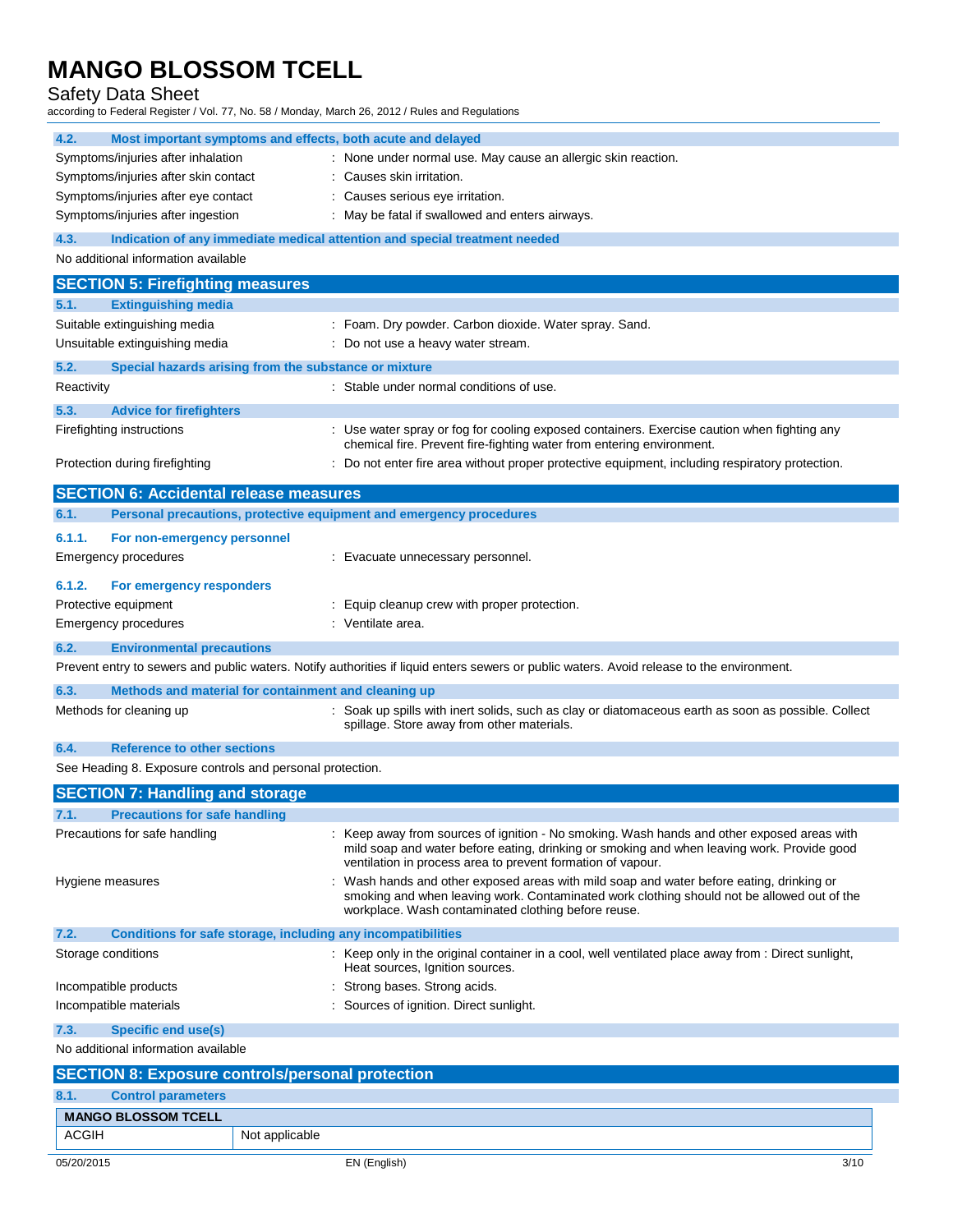### Safety Data Sheet

according to Federal Register / Vol. 77, No. 58 / Monday, March 26, 2012 / Rules and Regulations

| <b>MANGO BLOSSOM TCELL</b>     |                                                        |                       |
|--------------------------------|--------------------------------------------------------|-----------------------|
| <b>OSHA</b>                    | OSHA PEL (TWA) (mg/m <sup>3</sup> )                    | 600 mg/m <sup>3</sup> |
| <b>OSHA</b>                    | OSHA PEL (TWA) (ppm)                                   | 100 ppm               |
| C11-15-ISOALKANES (90622-58-5) |                                                        |                       |
| <b>ACGIH</b>                   | Not applicable                                         |                       |
| <b>OSHA</b>                    | Not applicable                                         |                       |
| <b>LINALOOL (78-70-6)</b>      |                                                        |                       |
| <b>ACGIH</b>                   | Not applicable                                         |                       |
| <b>OSHA</b>                    | Not applicable                                         |                       |
| <b>CITRONELLOL (106-22-9)</b>  |                                                        |                       |
| <b>ACGIH</b>                   | Not applicable                                         |                       |
| <b>OSHA</b>                    | Not applicable                                         |                       |
| <b>LIMONENE (5989-27-5)</b>    |                                                        |                       |
| <b>ACGIH</b>                   | Not applicable                                         |                       |
| <b>OSHA</b>                    | Not applicable                                         |                       |
| ALPHA-TERPINEOL (98-55-5)      |                                                        |                       |
| <b>ACGIH</b>                   | Not applicable                                         |                       |
| <b>OSHA</b>                    | Not applicable                                         |                       |
| <b>GERANIOL (106-24-1)</b>     |                                                        |                       |
| <b>ACGIH</b>                   | Not applicable                                         |                       |
| <b>OSHA</b>                    | Not applicable                                         |                       |
| DELTA-DAMASCONE (57378-68-4)   |                                                        |                       |
| <b>ACGIH</b>                   | Not applicable                                         |                       |
| <b>OSHA</b>                    | Not applicable                                         |                       |
|                                | 2,4-DIMETHYL-3-CYCLOHEXENE CARBOXALDEHYDE (68039-49-6) |                       |
| <b>ACGIH</b>                   | Not applicable                                         |                       |
| <b>OSHA</b>                    | Not applicable                                         |                       |
|                                | ISOBUTENYL METHYLTETRAHYDROPYRAN (16409-43-1)          |                       |
| <b>ACGIH</b>                   | Not applicable                                         |                       |
| <b>OSHA</b>                    | Not applicable                                         |                       |
| <b>MYRCENE (123-35-3)</b>      |                                                        |                       |
| <b>ACGIH</b>                   | Not applicable                                         |                       |
| <b>OSHA</b>                    | Not applicable                                         |                       |
| <b>PINENES (127-91-3)</b>      |                                                        |                       |
| <b>ACGIH</b>                   | Not applicable                                         |                       |
| <b>OSHA</b>                    | Not applicable                                         |                       |
| ALPHA-PINENES (80-56-8)        |                                                        |                       |
| <b>ACGIH</b>                   | Not applicable                                         |                       |
| <b>OSHA</b>                    | Not applicable                                         |                       |
| BETA-CARYOPHYLLENE (87-44-5)   |                                                        |                       |
| <b>ACGIH</b>                   | Not applicable                                         |                       |
| <b>OSHA</b>                    | Not applicable                                         |                       |
|                                |                                                        |                       |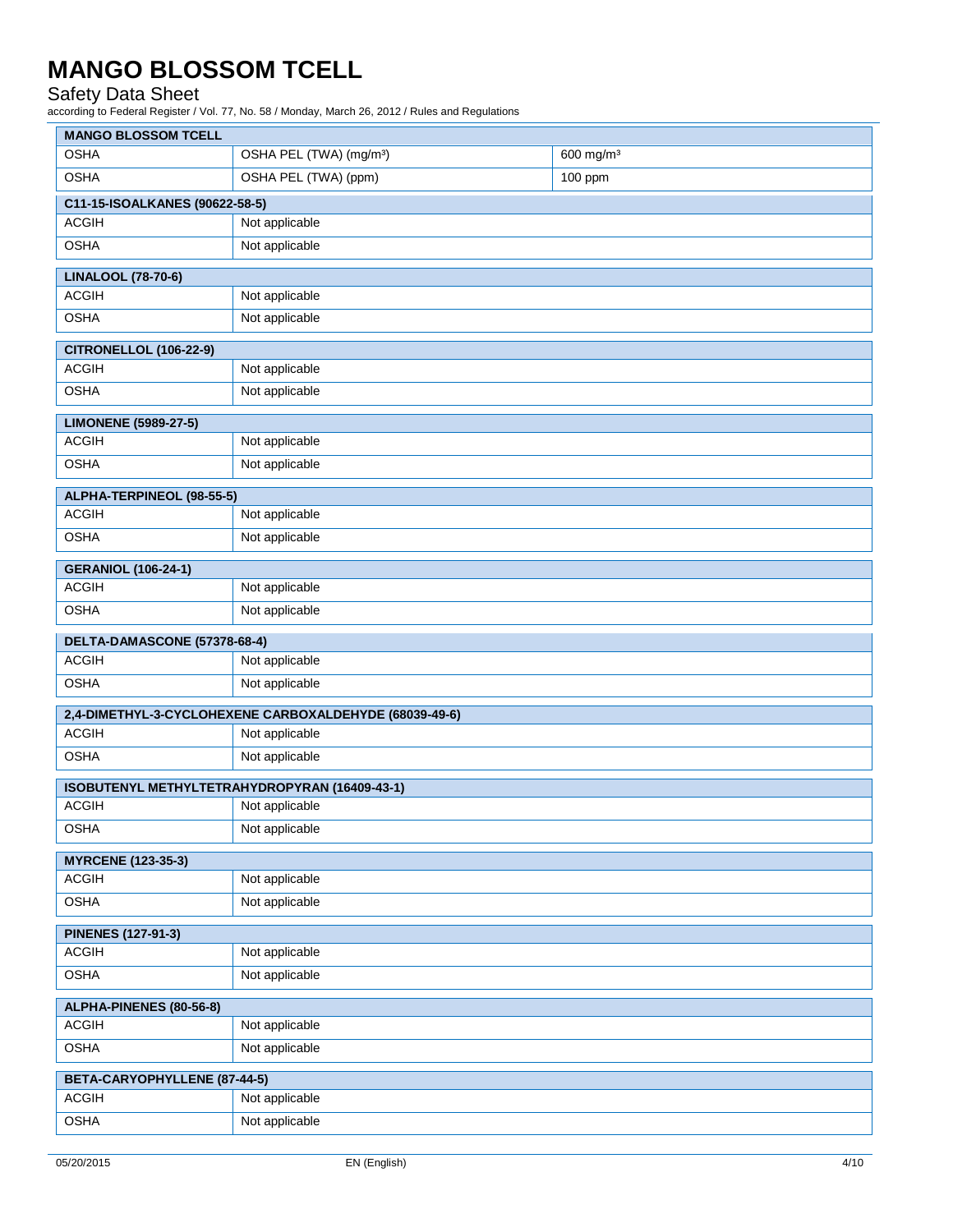### Safety Data Sheet

according to Federal Register / Vol. 77, No. 58 / Monday, March 26, 2012 / Rules and Regulations

| GAMMA-TERPINENE (99-85-4) |                |  |
|---------------------------|----------------|--|
| ACGIH                     | Not applicable |  |
| <b>OSHA</b>               | Not applicable |  |
| p-CYMENE (99-87-6)        |                |  |
| <b>ACGIH</b>              | Not applicable |  |
| <b>OSHA</b>               | Not applicable |  |
| TERPINOLENE (586-62-9)    |                |  |
| <b>ACGIH</b>              | Not applicable |  |
| <b>OSHA</b>               | Not applicable |  |

| 8.2.<br><b>Exposure controls</b> |                                                                                                       |
|----------------------------------|-------------------------------------------------------------------------------------------------------|
| Appropriate engineering controls | : Provide local exhaust or general room ventilation to minimize mist and/or vapour<br>concentrations. |
| Personal protective equipment    | : Avoid all unnecessary exposure.                                                                     |
|                                  |                                                                                                       |
| Hand protection                  | : Wear protective gloves.                                                                             |
| Eye protection                   | : None under normal use.                                                                              |
| Respiratory protection           | : None under normal use.                                                                              |
| Other information                | : Do not eat, drink or smoke during use.                                                              |

| <b>SECTION 9: Physical and chemical properties</b> |  |
|----------------------------------------------------|--|
|                                                    |  |

**9.1. Information on basic physical and chemical properties**

| .<br><b>INTO MODE OF BUSIC PHYSICAL AND CHUMBAL PLOPULACE</b> |                                 |
|---------------------------------------------------------------|---------------------------------|
| Physical state                                                | : Liquid                        |
| Appearance                                                    | : Transparent. clear.           |
| Colour                                                        | : colourless to slightly yellow |
| Odour                                                         | : characteristic                |
| Odour threshold                                               | : No data available             |
| рH                                                            | : No data available             |
| Relative evaporation rate (butylacetate=1)                    | : No data available             |
| Melting point                                                 | : No data available             |
| Freezing point                                                | : No data available             |
| Boiling point                                                 | : No data available             |
| Flash point                                                   | : $143 °F (62 °C)$              |
| Auto-ignition temperature                                     | : No data available             |
| Decomposition temperature                                     | : No data available             |
| Flammability (solid, gas)                                     | : No data available             |
| Vapour pressure                                               | : No data available             |
| Relative vapour density at 20 °C                              | : No data available             |
| Relative density                                              | $: 0.842 - 0.846$               |
| Solubility                                                    | : No data available             |
| Log Pow                                                       | : No data available             |
| Log Kow                                                       | : No data available             |
| Viscosity, kinematic                                          | $: < 7$ mm <sup>2</sup> /s      |
| Viscosity, dynamic                                            | : No data available             |
| Explosive properties                                          | : No data available             |
| Oxidising properties                                          | : No data available             |
| <b>Explosive limits</b>                                       | : No data available             |

**9.2. Other information**

No additional information available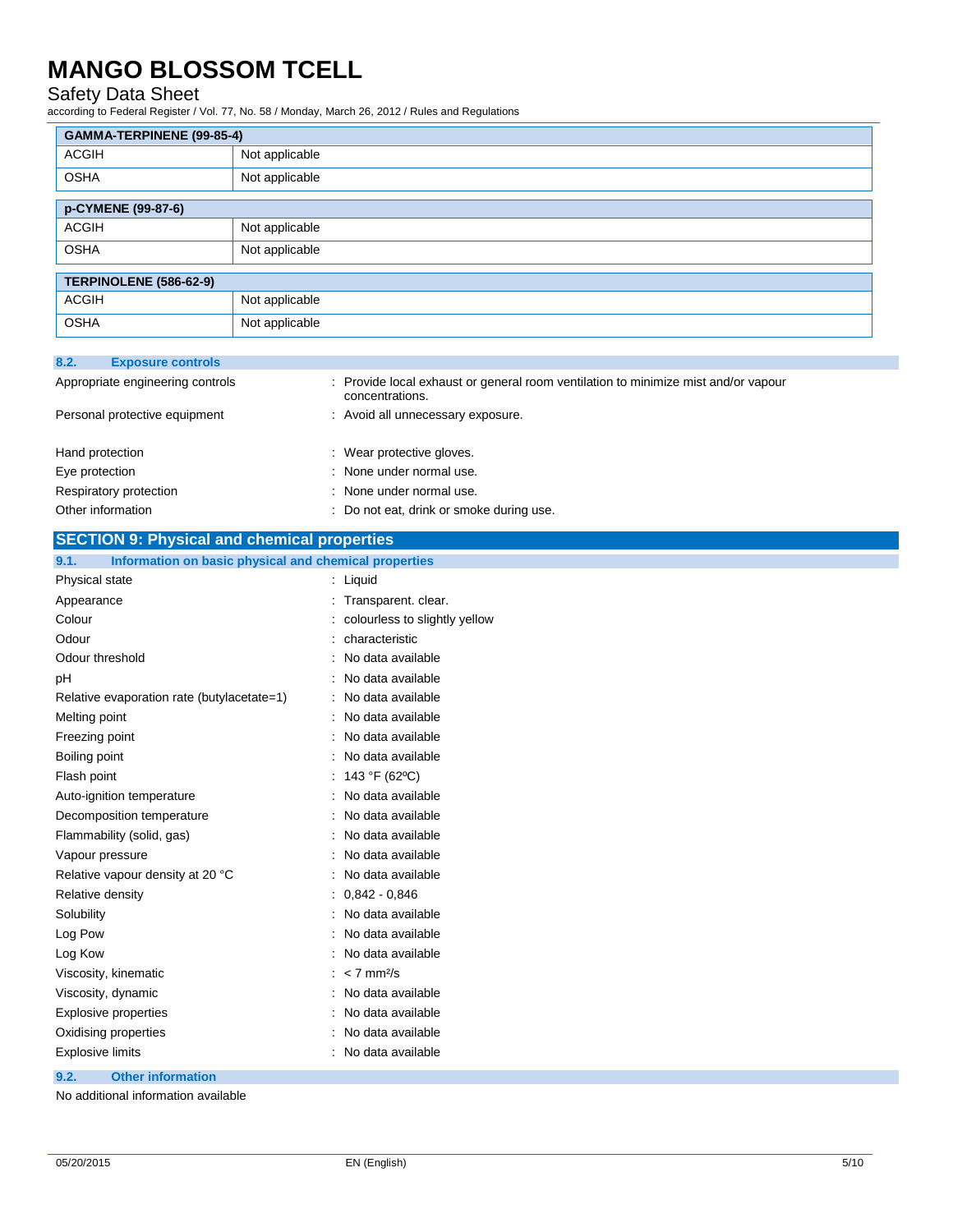## Safety Data Sheet

according to Federal Register / Vol. 77, No. 58 / Monday, March 26, 2012 / Rules and Regulations

|                                                        | according to Federal Register / Vol. 77, No. 58 / Monday, March 26, 2012 / Rules and Regulations |
|--------------------------------------------------------|--------------------------------------------------------------------------------------------------|
| <b>SECTION 10: Stability and reactivity</b>            |                                                                                                  |
| 10.1.<br><b>Reactivity</b>                             |                                                                                                  |
| Stable under normal conditions of use.                 |                                                                                                  |
| 10.2.<br><b>Chemical stability</b>                     |                                                                                                  |
|                                                        | The product is stable at normal handling and storage conditions. Not established.                |
| 10.3.<br><b>Possibility of hazardous reactions</b>     |                                                                                                  |
| Not established.                                       |                                                                                                  |
| 10.4.<br><b>Conditions to avoid</b>                    |                                                                                                  |
| Direct sunlight. Extremely high or low temperatures.   |                                                                                                  |
| 10.5.<br><b>Incompatible materials</b>                 |                                                                                                  |
| Oxidizing agent. Strong acids. Strong bases.           |                                                                                                  |
| 10.6.<br><b>Hazardous decomposition products</b>       |                                                                                                  |
| fume. Carbon monoxide. Carbon dioxide.                 |                                                                                                  |
| <b>SECTION 11: Toxicological information</b>           |                                                                                                  |
| 11.1.<br>Information on toxicological effects          |                                                                                                  |
|                                                        |                                                                                                  |
| Acute toxicity                                         | : Not classified                                                                                 |
| <b>MANGO BLOSSOM TCELL</b>                             |                                                                                                  |
| LD50 oral rat                                          | 9108,18 mg/kg                                                                                    |
| LD50 dermal rat                                        | 5340,7 mg/kg                                                                                     |
| ATE US (oral)                                          | 9108,180 mg/kg bodyweight                                                                        |
| ATE US (dermal)                                        | 5340,700 mg/kg bodyweight                                                                        |
|                                                        |                                                                                                  |
| 2,4-DIMETHYL-3-CYCLOHEXENE CARBOXALDEHYDE (68039-49-6) |                                                                                                  |
| LD50 oral rat                                          | 4000 mg/kg                                                                                       |
| ATE US (oral)                                          | 4000,000 mg/kg bodyweight                                                                        |
|                                                        |                                                                                                  |
|                                                        |                                                                                                  |

| 05/20/2015                                             | EN (English)                                                        | 6/10 |
|--------------------------------------------------------|---------------------------------------------------------------------|------|
| Potential adverse human health effects and<br>symptoms | : Based on available data, the classification criteria are not met. |      |
| Aspiration hazard                                      | : Not classified                                                    |      |
| Specific target organ toxicity (repeated<br>exposure)  | : Not classified                                                    |      |
|                                                        |                                                                     |      |
| Specific target organ toxicity (single exposure)       | : Not classified                                                    |      |
|                                                        | Based on available data, the classification criteria are not met    |      |
| Reproductive toxicity                                  | : Suspected of damaging fertility or the unborn child.              |      |
| Carcinogenicity                                        | : Not classified                                                    |      |
|                                                        | Based on available data, the classification criteria are not met    |      |
| Germ cell mutagenicity                                 | : Not classified                                                    |      |
| Respiratory or skin sensitisation                      | : May cause an allergic skin reaction.                              |      |
| Serious eye damage/irritation                          | : Causes serious eye irritation.                                    |      |
| Skin corrosion/irritation                              | : Causes skin irritation.                                           |      |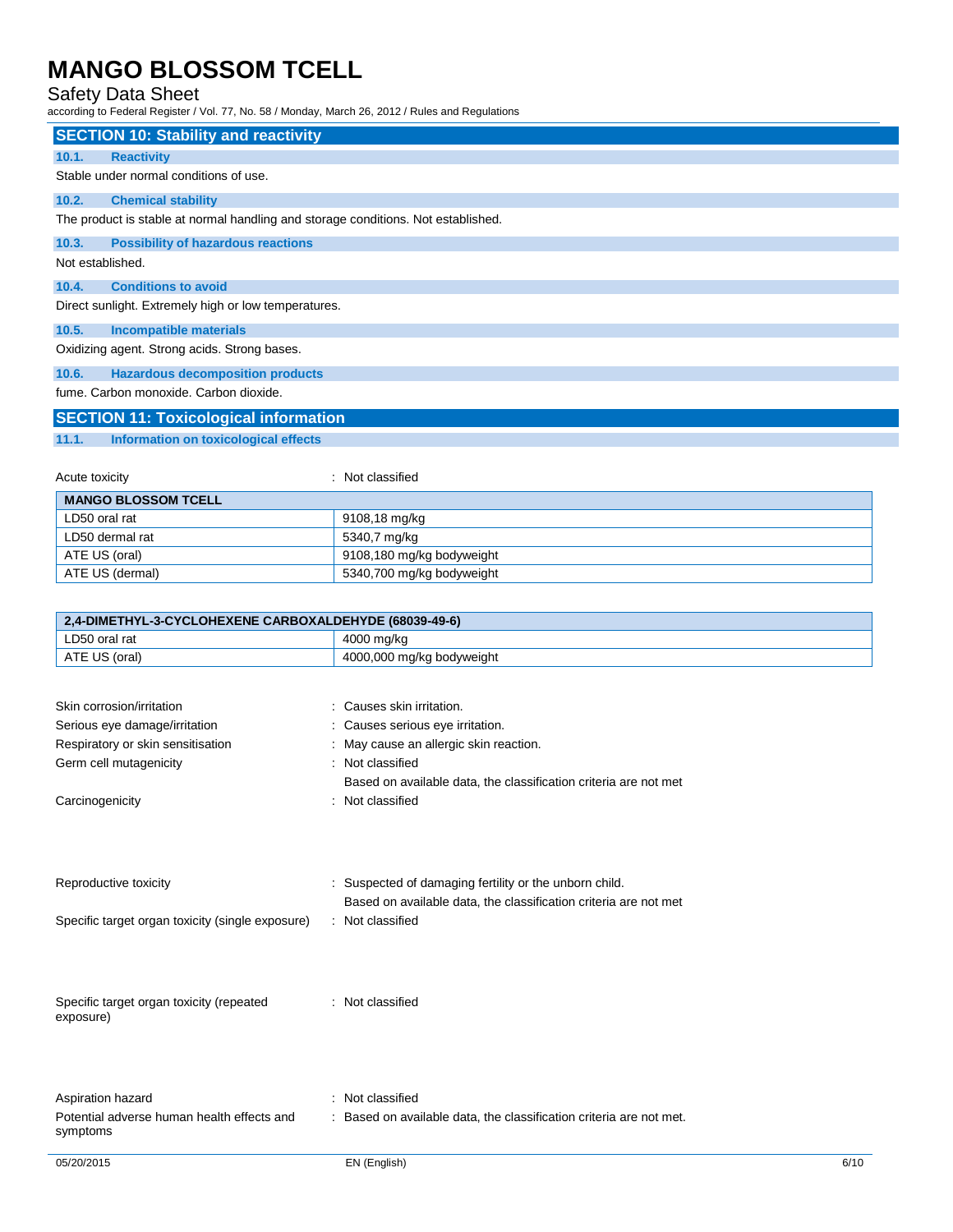## Safety Data Sheet

according to Federal Register / Vol. 77, No. 58 / Monday, March 26, 2012 / Rules and Regulations

- Symptoms/injuries after inhalation : None under normal use. May cause an allergic skin reaction. Symptoms/injuries after skin contact : Causes skin irritation.
- Symptoms/injuries after eye contact : Causes serious eye irritation.
- Symptoms/injuries after ingestion : May be fatal if swallowed and enters airways.

**SECTION 12: Ecological information 12.1. Toxicity** Ecology - water **interpretent in the Cology - water**  $\cdot$  Harmful to aquatic life with long lasting effects.

| C11-15-ISOALKANES (90622-58-5) |                                   |  |
|--------------------------------|-----------------------------------|--|
| LC50 fish 1                    | $> 2500$ mg/l                     |  |
| EC50 other aquatic organisms 2 | > 100 mg/l IC50 algea (72 h) mg/l |  |
| <b>LINALOOL (78-70-6)</b>      |                                   |  |
| LC50 fish 1                    | 27,8 mg/l                         |  |
| EC50 other aquatic organisms 1 | 88,3 mg/l EC50 waterflea (48 h)   |  |
| EC50 other aquatic organisms 2 | 20 mg/l IC50 algea (72 h) mg/l    |  |
| <b>CITRONELLOL (106-22-9)</b>  |                                   |  |
| LC50 fish 1                    | $10 \text{ mg/l}$                 |  |
| EC50 other aquatic organisms 1 | 2,38 mg/l EC50 waterflea (48 h)   |  |
| EC50 other aquatic organisms 2 | 17,48 mg/l IC50 algea (72 h) mg/l |  |

| <b>ALPHA-PINENES (80-56-8)</b> |                                  |  |
|--------------------------------|----------------------------------|--|
| LC50 fish 1                    | $0.28$ ma/l                      |  |
| EC50 other aquatic organisms 2 | 1,44 mg/l IC50 algea (72 h) mg/l |  |

| 12.2.                      | <b>Persistence and degradability</b> |                                                         |
|----------------------------|--------------------------------------|---------------------------------------------------------|
| <b>MANGO BLOSSOM TCELL</b> |                                      |                                                         |
|                            | Persistence and degradability        | May cause long-term adverse effects in the environment. |

| 12.3.                      | <b>Bioaccumulative potential</b> |                  |
|----------------------------|----------------------------------|------------------|
| <b>MANGO BLOSSOM TCELL</b> |                                  |                  |
|                            | Bioaccumulative potential        | Not established. |

| 12.4. |                                     |
|-------|-------------------------------------|
|       | No additional information available |

| Effect on ozone layer                      | : None to our knowledge                                                                                     |  |
|--------------------------------------------|-------------------------------------------------------------------------------------------------------------|--|
| Effect on the global warming               | No known ecological damage caused by this product.                                                          |  |
| Other information                          | : Avoid release to the environment.                                                                         |  |
| <b>SECTION 13: Disposal considerations</b> |                                                                                                             |  |
| 13.1.<br><b>Waste treatment methods</b>    |                                                                                                             |  |
| Waste disposal recommendations             | : Dispose in a safe manner in accordance with local/national regulations.                                   |  |
| Additional information                     | : Empty containers should be taken for recycling, recovery or waste in accordance with local<br>regulation. |  |

**12.5. Other adverse effects**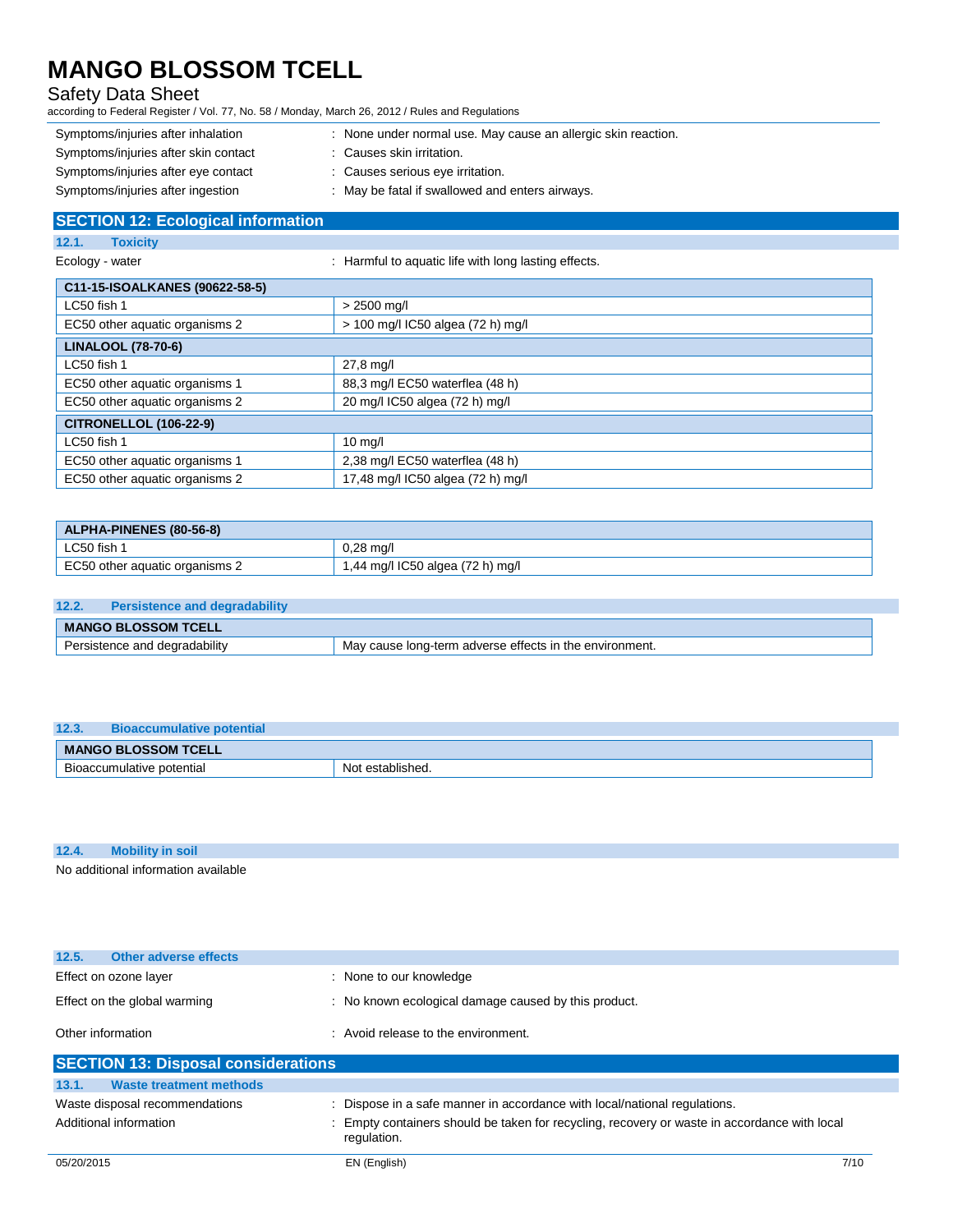Safety Data Sheet

according to Federal Register / Vol. 77, No. 58 / Monday, March 26, 2012 / Rules and Regulations

Ecology - waste materials **interest and the environment.** Hazardous waste due to toxicity. **SECTION 14: Transport information** In accordance with DOT Not regulated for transport **Additional information** Other information **Channel Constant Channel Channel Channel Channel Channel Channel Channel Channel Channel Channel Channel Channel Channel Channel Channel Channel Channel Channel Channel Channel Channel Channel Channel Ch** IBC code : Applicable. **ADR** No additional information available **Transport by sea** UN-No. (IMDG) : - **Air transport** UN-No. (IATA) : - **SECTION 15: Regulatory information 15.1. US Federal regulations C11-15-ISOALKANES (90622-58-5)** Not listed on the United States SARA Section 313 Not listed on the United States TSCA (Toxic Substances Control Act) inventory **LINALOOL (78-70-6)** Not listed on the United States SARA Section 313 Listed on the United States TSCA (Toxic Substances Control Act) inventory **CITRONELLOL (106-22-9)** Not listed on the United States TSCA (Toxic Substances Control Act) inventory Listed on the United States TSCA (Toxic Substances Control Act) inventory **LIMONENE (5989-27-5)** Not listed on the United States SARA Section 313 Listed on the United States TSCA (Toxic Substances Control Act) inventory **ALPHA-TERPINEOL (98-55-5)** Not listed on the United States SARA Section 313 Listed on the United States TSCA (Toxic Substances Control Act) inventory **GERANIOL (106-24-1)** Listed on the United States TSCA (Toxic Substances Control Act) inventory Not listed on the United States SARA Section 313 **DELTA-DAMASCONE (57378-68-4)** Not listed on the United States SARA Section 313 Listed on the United States TSCA (Toxic Substances Control Act) inventory **2,4-DIMETHYL-3-CYCLOHEXENE CARBOXALDEHYDE (68039-49-6)** Not listed on the United States SARA Section 313 Listed on the United States TSCA (Toxic Substances Control Act) inventory **ISOBUTENYL METHYLTETRAHYDROPYRAN (16409-43-1)** Not listed on the United States SARA Section 313 Listed on the United States TSCA (Toxic Substances Control Act) inventory **MYRCENE (123-35-3)** Not listed on the United States SARA Section 313 Listed on the United States TSCA (Toxic Substances Control Act) inventory **PINENES (127-91-3)** Not listed on the United States SARA Section 313 Listed on the United States TSCA (Toxic Substances Control Act) inventory **ALPHA-PINENES (80-56-8)** Not listed on the United States SARA Section 313 Listed on the United States TSCA (Toxic Substances Control Act) inventory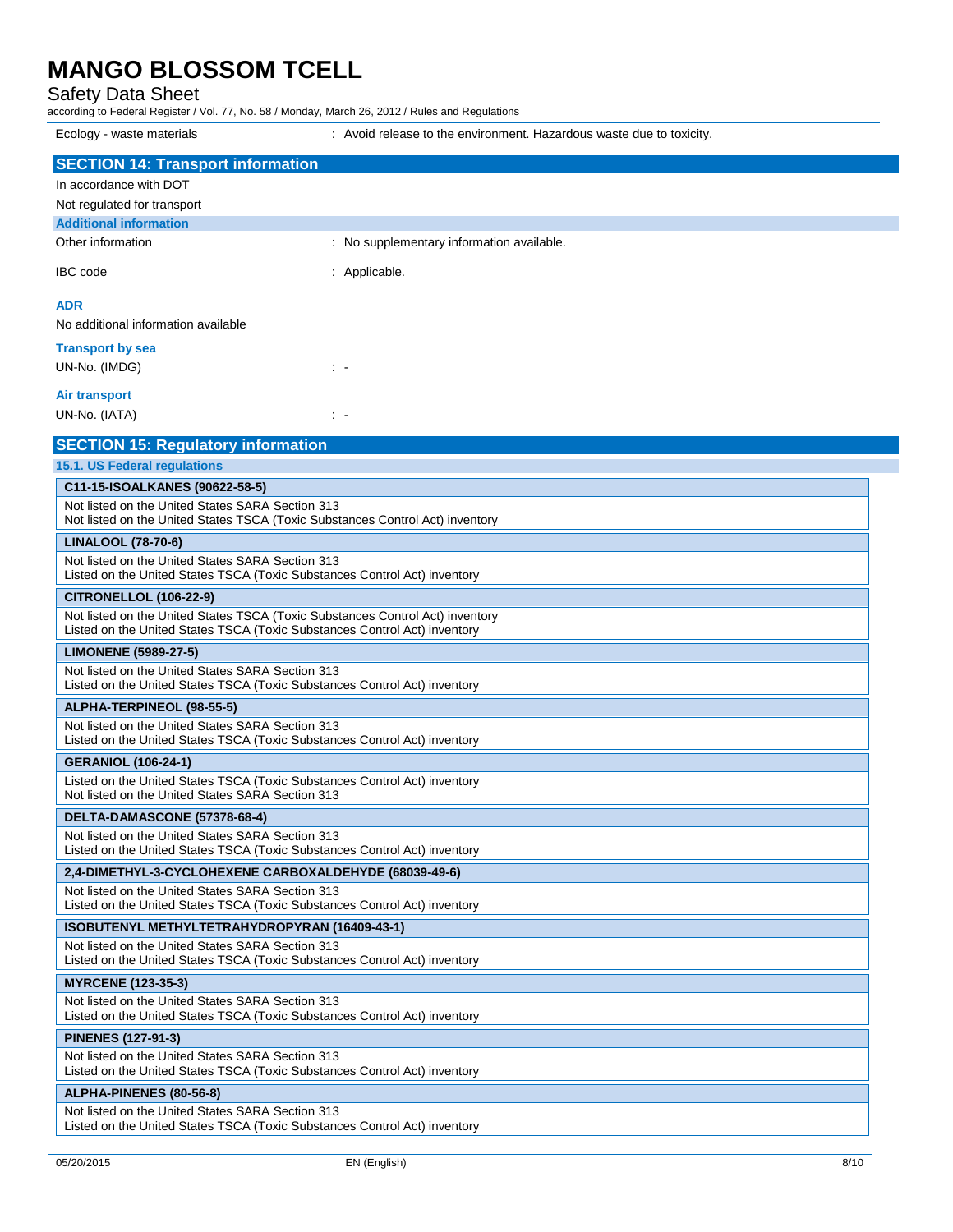### Safety Data Sheet

according to Federal Register / Vol. 77, No. 58 / Monday, March 26, 2012 / Rules and Regulations

**BETA-CARYOPHYLLENE (87-44-5)** Not listed on the United States SARA Section 313 Listed on the United States TSCA (Toxic Substances Control Act) inventory **GAMMA-TERPINENE (99-85-4)** Not listed on the United States SARA Section 313 Listed on the United States TSCA (Toxic Substances Control Act) inventory **p-CYMENE (99-87-6)** Not listed on the United States SARA Section 313 Listed on the United States TSCA (Toxic Substances Control Act) inventory **TERPINOLENE (586-62-9)** Not listed on the United States SARA Section 313 Listed on the United States TSCA (Toxic Substances Control Act) inventory

### **15.2. International regulations**

**CANADA**

No additional information available

**EU-Regulations** No additional information available

## **Classification according to Regulation (EC) No. 1272/2008 [CLP]**

Skin Irrit. 2 H315 Eye Irrit. 2 H319<br>Skin Sens. 1 H317 Skin Sens. 1 Asp. Tox. 1 H304 Aquatic Chronic 3 H412 Full text of H-phrases: see section 16

**Classification according to Directive 67/548/EEC [DSD] or 1999/45/EC [DPD]**

**15.2.2. National regulations**

**15.3. US State regulations**

### **ALPHA-PINENES (80-56-8)**

U.S. -New York - RTK list Hazardous Substances

### **TERPINOLENE (586-62-9)**

U.S. -New York - RTK list Hazardous Substances

| <b>SECTION 16: Other information</b> |                                                                                                                                                                                                                                                                                        |
|--------------------------------------|----------------------------------------------------------------------------------------------------------------------------------------------------------------------------------------------------------------------------------------------------------------------------------------|
| Data sources                         | REGULATION (EC) No 1272/2008 OF THE EUROPEAN PARLIAMENT AND OF THE<br>COUNCIL of 16 December 2008 on classification, labelling and packaging of substances and<br>mixtures, amending and repealing Directives 67/548/EEC and 1999/45/EC, and amending<br>Regulation (EC) No 1907/2006. |